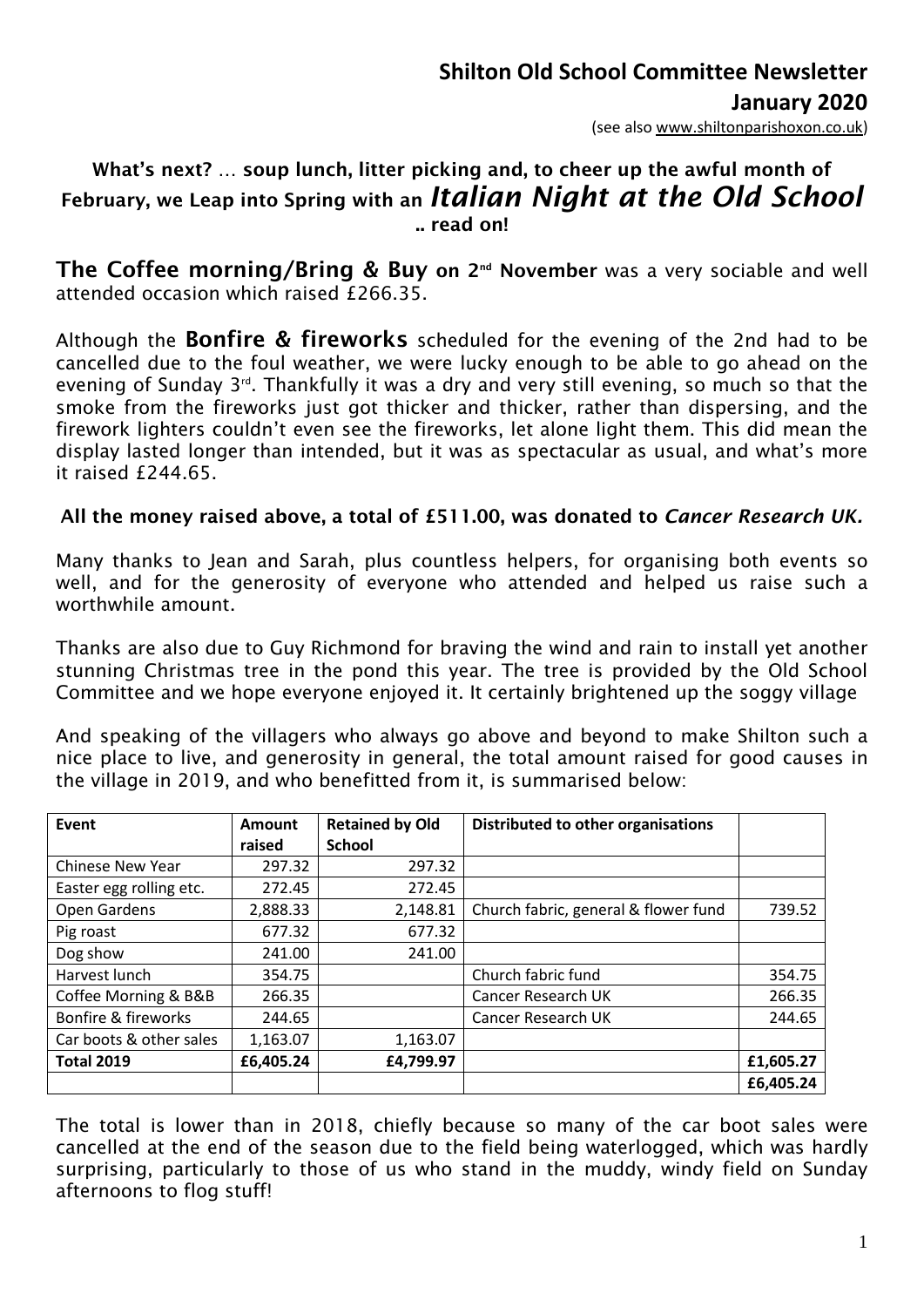However, since we started doing car boot sales in 2012 the unwanted goods you have given us have so far raised £11,028.99 for Old School funds, so please keep them coming – we'll take just about anything if it's saleable!

Shilton Oil Buving Group - as members of this group know, Sweet Fuels give us 500 litres of oil every year for a raffle. The Oil group members who won the 2019 freebie are Graham & Sarah Royle. Congrats!

To boost the Old School coffers, our first fundraiser of the year will be a *"Leap into*  **Spring**" Italian dinner at the Old School on Saturday 29<sup>th</sup> February. Places are limited and lots of people have already expressed interest so if you'd like to come please book early, using the form below.

Shilton Welfare Trust in 2020 - The Trust continues to consider the future of the 6 acre field currently rented for agricultural purposes, whilst continuing its core purposes of alleviation of hardship and help with the costs of the education of children. Annual funding available is modest but it's important that its existence is known. Any parishioner may apply for funds at any time, on their own or a child's behalf, or can make the Trustees aware of another parishioner they feel may appreciate financial help. All enquiries remain completely confidential. Any of the four Trustees listed below would be pleased to hear from you at any time.

- o The Rev'd Harry MacInnes. 01993 845954. [harrymacinnes@yahoo.co.uk](mailto:harrymacinnes@yahoo.co.uk)
- o Jean Roberts. 01993 841194. [jean.roberts2@btinternet.com](mailto:jean.roberts2@btinternet.com)
- o Penny Pearce. 01993 840063. [penny\\_pearce@hotmail.com](mailto:penny_pearce@hotmail.com)
- o Veronica Raistrick 01993 842389. [veronicabarry3@gmail.com](mailto:veronicabarry3@gmail.com) With:
- o David Cuthbertson. 01993 842404. [david@shiltonaccounting.co.uk](mailto:david@shiltonaccounting.co.uk) (Treasurer)
- o Marilyn Cox. 01993 842470. [marilyncox44@gmail.com](mailto:marilyncox44@gmail.com) (Secretary)

#### *Marilyn Cox*

**CPR training** - after another successful session last weekend, everyone who expressed an interest in CPR training has now attended a course. But, like all new skills, if not used regularly it is easy to forget the basics. Refresher courses will be held throughout the year and these will also be open to those who feel they wouldn't be able to carry out CPR due to health or age restrictions. Do at least come and watch the instructional video - you can still help save a life by making that initial 999 call! The next course will be after Easter - please look out for info.

The village defibrillator is available for anyone to use and is situated at The Old School. The cabinet is NOT locked to allow quick access.

In the unfortunate event of having to use the defibrillator, please make sure it is available to the attending ambulance crew who will need to access the memory card to obtain patient data. Please then advise me at your earliest convenience so that I can arrange for the equipment to be restored to its state of readiness and replace any used items. Many thanks. *Sarah Royle 01993 845288 / 07775658395*

2020 dates for your diary – this is everything that is happening in the village this year so if you wish to take part *please make a note or save this copy* ………………….

Wednesday 5 th February – Soup lunch, 12.00-1.30pm, Old School

Wednesday 19<sup>th</sup> February - Parish Council meeting, Shilton Old School, 7.30pm